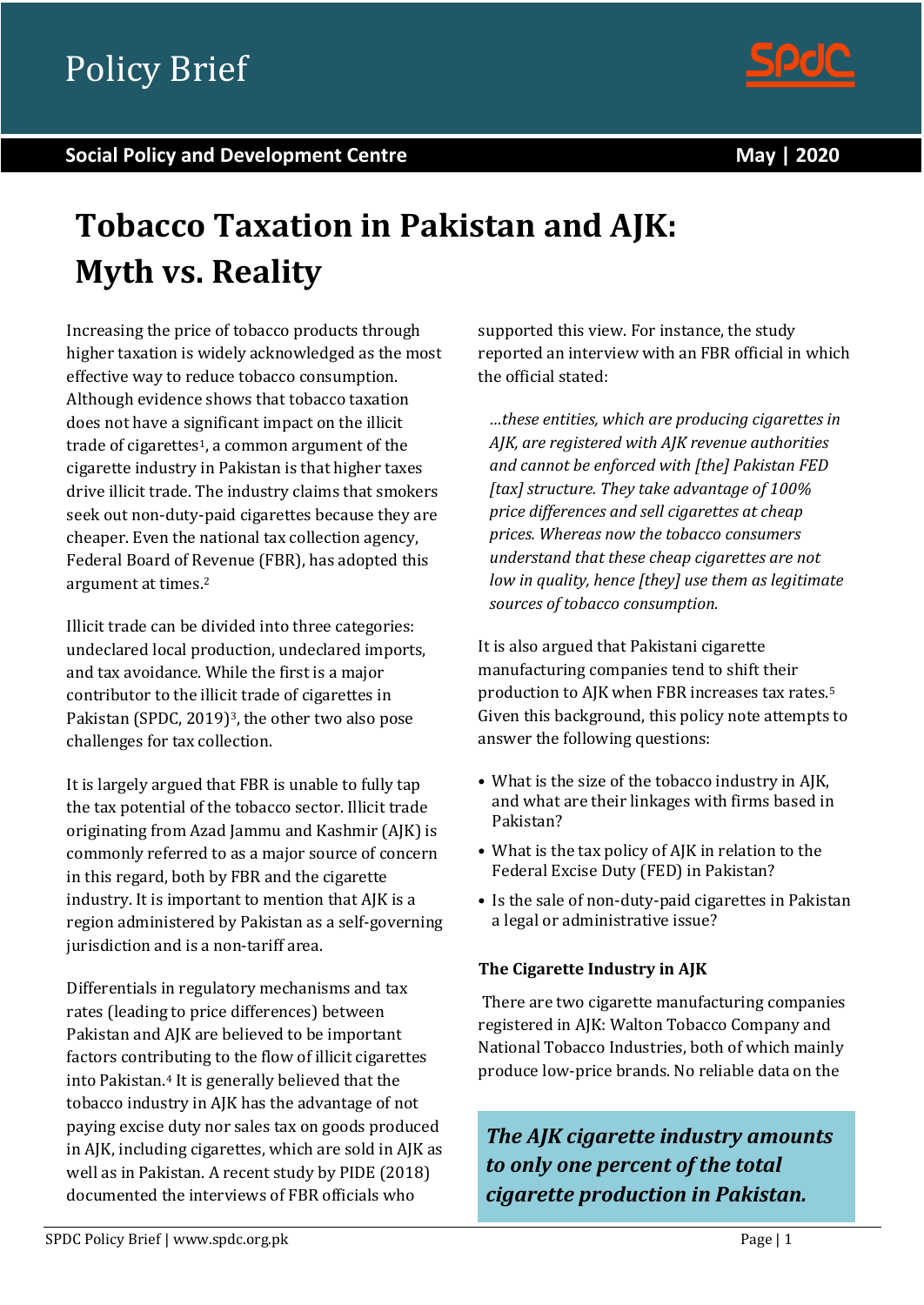production of cigarettes in AJK are readily available.<sup>6</sup> A member of AJK's Chamber of Commerce and Industry, however, stated that the market size of the tobacco industry in AJK is relatively small. He estimated that it accounts for approximately one percent of the total production of cigarettes in Pakistan.<sup>7</sup> This claim also corresponds to a report of a special committee of the Senate of Pakistan.<sup>8</sup>

Regarding connections between the AJK industry and the firms based in Pakistan, the financial statements of Pakistan Tobacco Company (PTC) reveal that PTC has a subsidiary named Phoenix (Private) Limited (PPL). PPL was incorporated in 1992 in AJK but has not yet commenced commercial production.<sup>9</sup> Meanwhile, financial statements of the Khyber Tobacco Company (KTC) report sums paid in royalties to AJK-based firms – Walton Tobacco Company and National Tobacco Industries – under its "cost of sales" accounting category.<sup>10</sup> This indicates a commercial link between KTC and the AJK-based companies.

#### **FBR Tobacco Taxes and AJK**

In Pakistan, domestically produced cigarettes are subject to two major taxes: Federal Excise Duty (FED) and General Sales Tax (GST). By definition, the FED is a production tax, while the GST is a consumption tax. The debate about tobacco taxation largely focuses on the FED, since the GST is applicable on almost all products with only minimal exceptions such as basic food items. The FED, meanwhile, is levied on select items – including cigarettes – largely for the purpose of curtailing their consumption and production. Ideally the GST should be collected at the wholesale/retail stage while the FED be collected at the manufacturing stage. In practice, however, both taxes are collected at the manufacturing stage.

The Federal Excise Act, 2005, provides the legal framework for the levy and collection of the FED, which is amended periodically through finance acts or statutory regulation orders (SROs). Chapter 1 of the Act explains:

*(13) "goods" means goods leviable to excise duty under this Act or as specified in the First Schedule and includes goods manufactured or produced in* 

*non-tariff area and brought for use or consumption to tariff area;*

*(17) "non-tariff area" means Azad Jammu and Kashmir, Northern Areas and such other territories or areas to which this Act does not apply.*

As per the above definitions, AJK is a non-tariff area where the Federal Excise Act, 2005, is not applicable. This means that FBR cannot collect FED on goods produced in AJK. However, another article (13) of the same Act provides that excise duty will be applicable if goods are "produced or manufactured in the non-tariff areas and are brought to the tariff areas for sale or consumption therein." As per the Act, cigarettes manufactured in a non-tariff area and brought into Pakistan for consumption will be subject to excise duty at the rate 65 percent of the retail price.<sup>11</sup> In practice, if cigarettes are brought from AJK into Pakistan, the traders must show a valid invoice from the AJK revenue department confirming that the excise duty (as applicable in AJK) has been paid. Otherwise, FBR is authorized to collect the applicable tax.

# *Pakistan and AJK have the same tobacco taxation laws.*

# **Tobacco Taxes in AJK**

AJK is governed by the Interim Constitution Act, 1974. Tobacco companies in AJK need to be registered in AJK under the Companies Ordinance, 1984. In interviews regarding tobacco taxation, tax officials of AJK<sup>12</sup> confirmed that the AJK government has adopted the fiscal laws of Pakistan. Thus, the applicable structure and rates of the FED are the same in Pakistan and AJK. The AJK Finance Act, 2019, clearly states:

*…the Federal Excise Act, 2005, as adapted and enforced in Azad Jammu and Kashmir, hereinafter referred to as the said Act, except otherwise legislated by an Act of the assemble, all the amendments, except in Sections 2(23a), 7(2) and 22(13) , made in the said Act and all rules, notifications, circulars and other orders made or issued there under, as enforced in Pakistan, at any*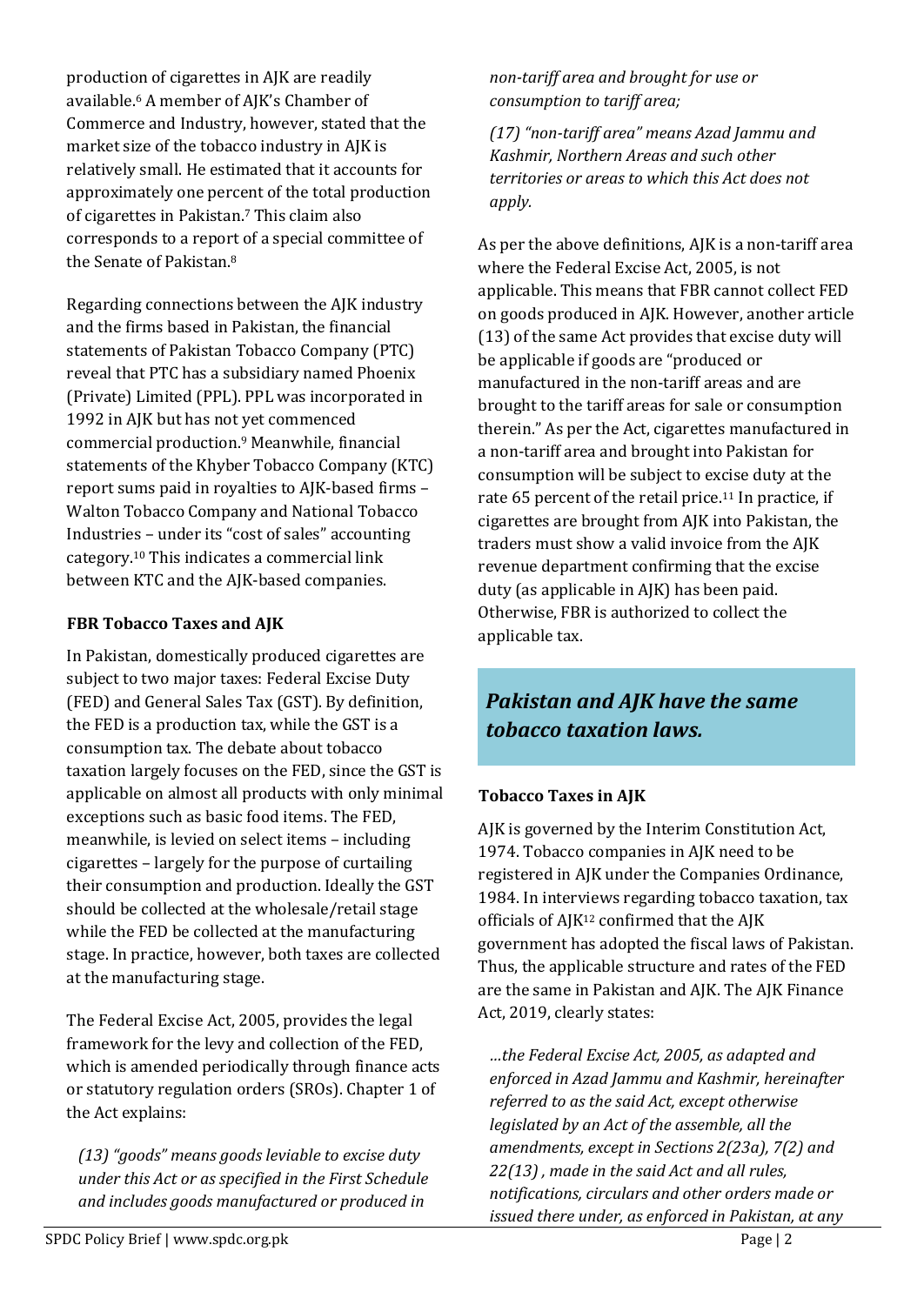*time on or after the 16th day of March 2019, and before the commencement of this Act, shall also, as far as practicable, be deemed to have been made, at the same time, in the said Act, as enforced in Azad Jammu and Kashmir by virtue of the Azad Jammu and Kashmir Finance Act, 2005.*

The existence of similar tobacco taxes was also confirmed by the tobacco industry in AJK through their petition in the High Court.<sup>13</sup> As part of their petition against seizure of cigarettes by FBR, the company admitted that the excise duty of Rs1,649 per 1,000 sticks was levied on cigarettes along with 17 percent GST, which is the same rate that was applicable in Pakistan at that time (December 2017).

As far as the revenue from tobacco is concerned, the budget documents of AJK indicate that annual collection of excise duty on tobacco has hovered around RS 1.0 billion for the last few years. Interestingly, this accounts for approximately one percent of the FED collected by FBR, which confirms the one-percent estimate given by an interviewee (described above).

| <b>Figure 1: Revenue from Excise Duty on</b><br><b>Tobacco in AJK</b> (Rs billion) |                            |                      |
|------------------------------------------------------------------------------------|----------------------------|----------------------|
|                                                                                    | <b>Budget</b><br>Estimates | Revised<br>Estimates |
| 2014-15                                                                            | 1.42                       | 1.24                 |
| 2015-16                                                                            | 1.50                       | 1.11                 |
| 2016-17                                                                            | 1.15                       | n.a.                 |
| 2017-18                                                                            | 1.50                       | 0.93                 |
| 2018-19                                                                            | 1.30                       | 1.00                 |
| 2019-20                                                                            | 1.60                       | n.a.                 |
|                                                                                    |                            |                      |

Source: Budget documents of Government of AJK.

## **Illicit Trade and Tax Administration**

The lax tax administration in AJK is another concern for FBR officials and other stakeholders when it comes to illicit trade of cigarettes in Pakistan. Interestingly, this viewpoint was also endorsed by AJK's Assistant Tax Commissioner who (in an interview with SPDC) stated that tax administration in AJK is weak. Due to a small workforce and security reasons, he explained that it is very difficult for AJK tax authorities to conduct raids to confiscate the illicit goods in AJK. He

further added that tax administration is a main concern of the AJK tax authority, and they are working on making improvements in this area.

*Although the AJK tax administration is relatively weak, this does not absolve FBR from its responsibility of law enforcement.*

Nevertheless, weak administration on the part of AJK authorities cannot absolve FBR from the responsibility of law enforcement. The latter needs to improve its system of monitoring and tracking the supply chain of cigarettes. Apart from applicable excise duty (65 percent) on non-dutypaid cigarettes brought from AJK into Pakistan, the law also penalizes all those who sell cigarettes without a printed retail price and health warning on the pack. The Federal Excise Act, 2005, states:

*(9) Where any goods are chargeable to duty on the basis of retail price under this Act and the retail price is not indicated on the goods 1[and in case of cigarettes, retail price, health warning and name of the manufacturer is not mentioned] in the manner specified therein or in the rules made there under, the duty shall be charged at the rate of 500 per cent ad valorem in case of cigarettes, and 40 per cent ad valorem in case of goods other than cigarettes.*

In addition to improving monitoring at all entry points to Pakistan, the local wholesale and retail trade of illicit cigarettes can easily be targeted. For instance, it is not uncommon at retail markets or shops in Pakistan to find illicit brands being sold (that is, without graphic health warning and printed retail price). This situation reflects a significant opportunity for FBR to improve efforts to curb illicit trade.

## **Conclusions**

 There are no official data available on the size of the tobacco industry in AJK. The anecdotal evidence indicates that the AJK cigarette industry is not a big player in Pakistan's tobacco industry, since the share of AJK in relation to total